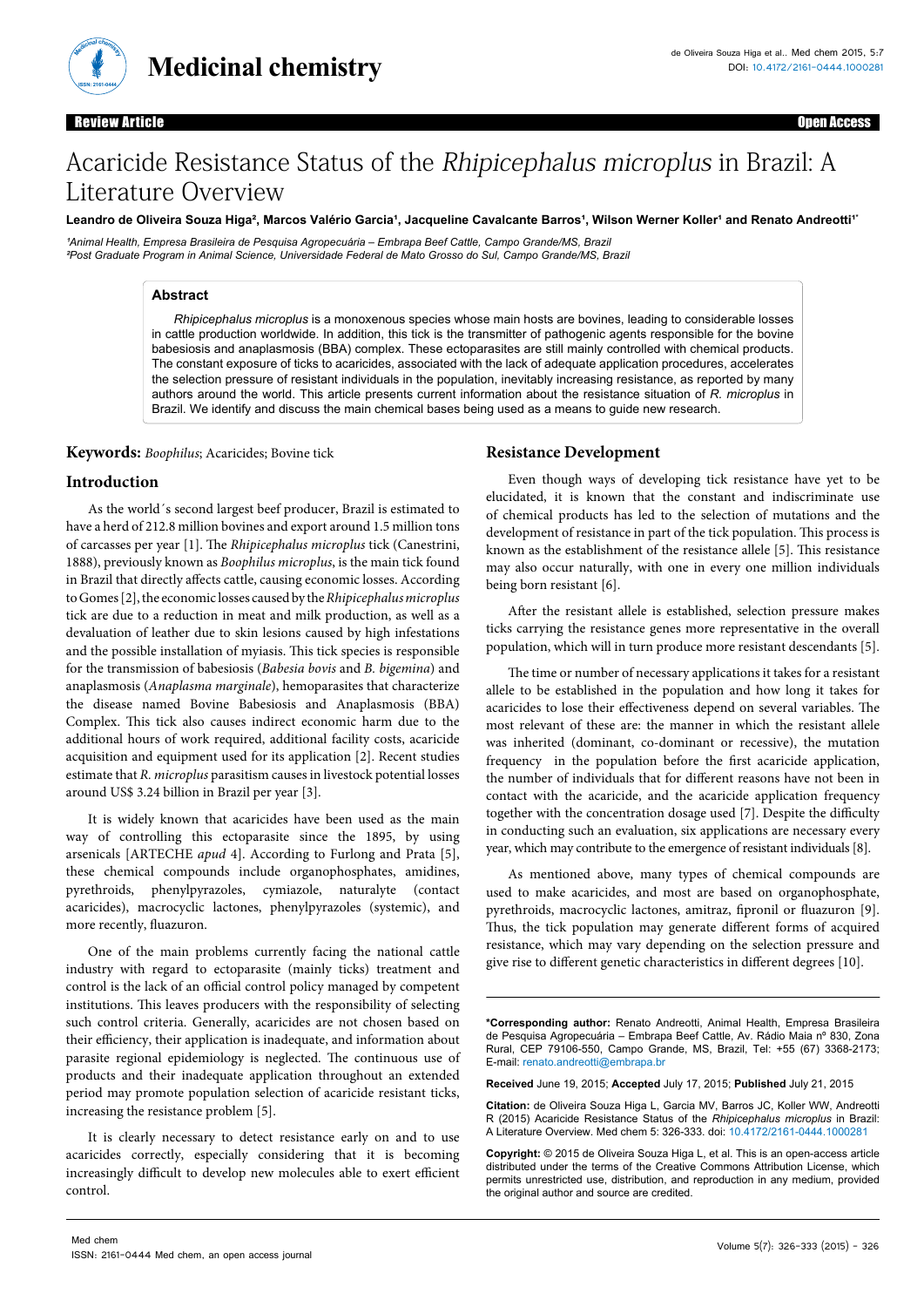# **Given these facts, the main resistance mechanisms may be divided into:**

- **•**  Metabolic/Detoxification resistance: increase in the detoxification process and/or elimination of chemicals. This is usually due to increased expression or specificity of the enzyme responsible for drug metabolism [11]. Some insects respond to the presence of xenobiotic molecules by over-expressing the enzymes belonging to the cytochrome P450 complex [12]. Esterases (Est) and glutathione S-transferase are also part of the main protein families involved in the tick response [13].
- Resistance by action site insensitivity: modification in the nucleotide coding region may change the amino acids, which may in turn change the three-dimensional structure of the final protein. All these changes may interfere with the binding of molecules to the action site [14].

By studying the method of action of acaricides, it has been possible to explain the molecular actions that cause resistance, which includes increased expression of genes or of the activity of enzymes involved in xenobiotic/detox metabolism and mutations in neuroreceptors in acaricide-related neuromodulators, depending of the acaricide class (i.e acaricide resistance in each class may have different causes). Xenobiotic/detox metabolism can also be associated with the cellular capacity to modulate drug molecules outside the cell. There are also acaricides that act on the nervous system of arthropods by affecting presynaptic axons, neurotransmitters or postsynaptic receptors, and by causing mutations in sodium channels (some acaricides use sodium channels to control the tick) [15-18].

### **Acaricide Resistance**

Tick resistance to arsenicals, which were among the first pesticides to be developed, was first reported in 1936, in Australia, and then in 1938, in Africa [19]. In Brazil, as well as in other countries (e.g., Argentina and Australia), the resistance to the first acaricide compounds (arsenicals, organ chlorines, organophosphates and carbamates) developed quickly [20]. Resistance to arsenicals was first reported in Brazil in 1953 [21]. Figure 1 illustrates the resistance distribution in Brazil for six different acaricide classes as well as their respective associations (organophosphates and pyrethroids; organophosphates and amidines). In the first published report of resistance for six acaricide classes (organophosphates, synthetic pyrethroids, amidines, macrocyclic lactones, fipronil and fluazuron) conducted in Brazil (Rio Grande do Sul), Reck et al. [22] showed fluarazon resistance in the *R. microplus* tick population.

Here we analyzed 69 descriptions of acaricide resistance from different areas in Brazil found in 32 reports published as research articles or conference abstracts. A total of 44.93% of reports came from southern Brazil, possibly due to the high regional livestock activity associated with the intense use of acaricides for controlling *R. microplus* (Table 1).

New methodologies have been developed for resistance diagnosis, such as the larval immersion test [23] and larval tarsal test [24]. These tests were found to be efficient, and could be an option to those suggested by FAO (such as the adult immersion test and the larval packet test).

It is important to note that currently available tests are only useful to diagnose the problem once it is established, but they do not work to detect resistance before it occurs. Therefore, they are not useful for preventive measures against the resistance problem.



Figure 1: accumulated resistance to organophosphates (OP), syntethic pyrethroids (SP), amidine (AM), macrocyclic lactones (ML), fipronil and fluazuron. The associations between organophosphates and pyrethroids (OP+SP) and amidines and organophosphates (AM+OP) were also considered as classes. The number of resistance classes evaluated are shown with a color code indicating at least one resistance report, and each report is related to a class. We included a total of 70 descriptions found in 33 publications, representing a 'sampling' of the current resistance situation in Brazil. Sources: Andreotti et al. [47]; Brito et al. [76]; Camillo et al. [77]; Campos Junior

and Oliveira [78]; Castro-Janer et al. [62]; Coelho et al. [40]; Domingues et al. [46]; Farias et al. [79]; Fernandes [55]; Flausino et al. [54]; Furlong [37]; Gomes et al. [58]; Klafke et al. [68]; Koller et al. [80]; Laranja et al. [81]; Leite [53]; Lopes et al. [82]; Machado et al. [83]; Martins [84]; Martins et al. [85]; Martins et al. [67]; Mendes et al. [41]; Mendes et al. [8]; Mendes et al. [86]; Pereira [87]; Raynal et al. [88], Reck et al. [22]; Santana et al. [89]; Santos et al. [90]; Silva et al. [91]; Silva et al. [92]; Souza et al. [93]; Veiga et al. [94].

# **Organophosphates**

Organophosphates first appeared in 1956 [20] to substitute the organ chlorines, which showed resistance to different tick species (*Rhipicephalus microplus*, *R. appendiculatus*, *R. decoloratus*) and high residual power in the environment [25].Organophosphates did not present residual power, suggesting a treatment interval of 21 days. Currently they can be found in association with pyrethroids or larvae control products.

The class is characterized by its action mechanism, i.e., acetylcholinesterase (AChEs) enzyme inhibition [26]. Baffi et al. [27] also found a relation of these enzymes with organophosphates and pyrethroids. Temeyer [28] also verified that one of the three AChEs enzymes in the study were insensitive to phosphate compounds. The lack of this enzyme causes an increase in acetylcholine that becomes toxic for ticks, causing increased muscle contraction and paralysis.

### **Organophosphate resistance**

Tick resistance to organophosphates is normally associated with a single semi-dominant gene; in other words, heterozygous individuals also present resistance, although to a lesser extent than homozygous individuals. The mechanism of resistance to organophosphates has yet to be entirely understood, but the involvement of a few processes is well-known, such as acetylcholinesterase insensitivity [29], the increase in esterase metabolism in the integument of the engorged resistant ticks, and the super expression of these enzymes in larvae [30].

In 1963, the herd in Rio Grande do Sul was mainly composed of European breeds, which are more susceptible to ticks. This explains the high tick infestations and their development of resistance to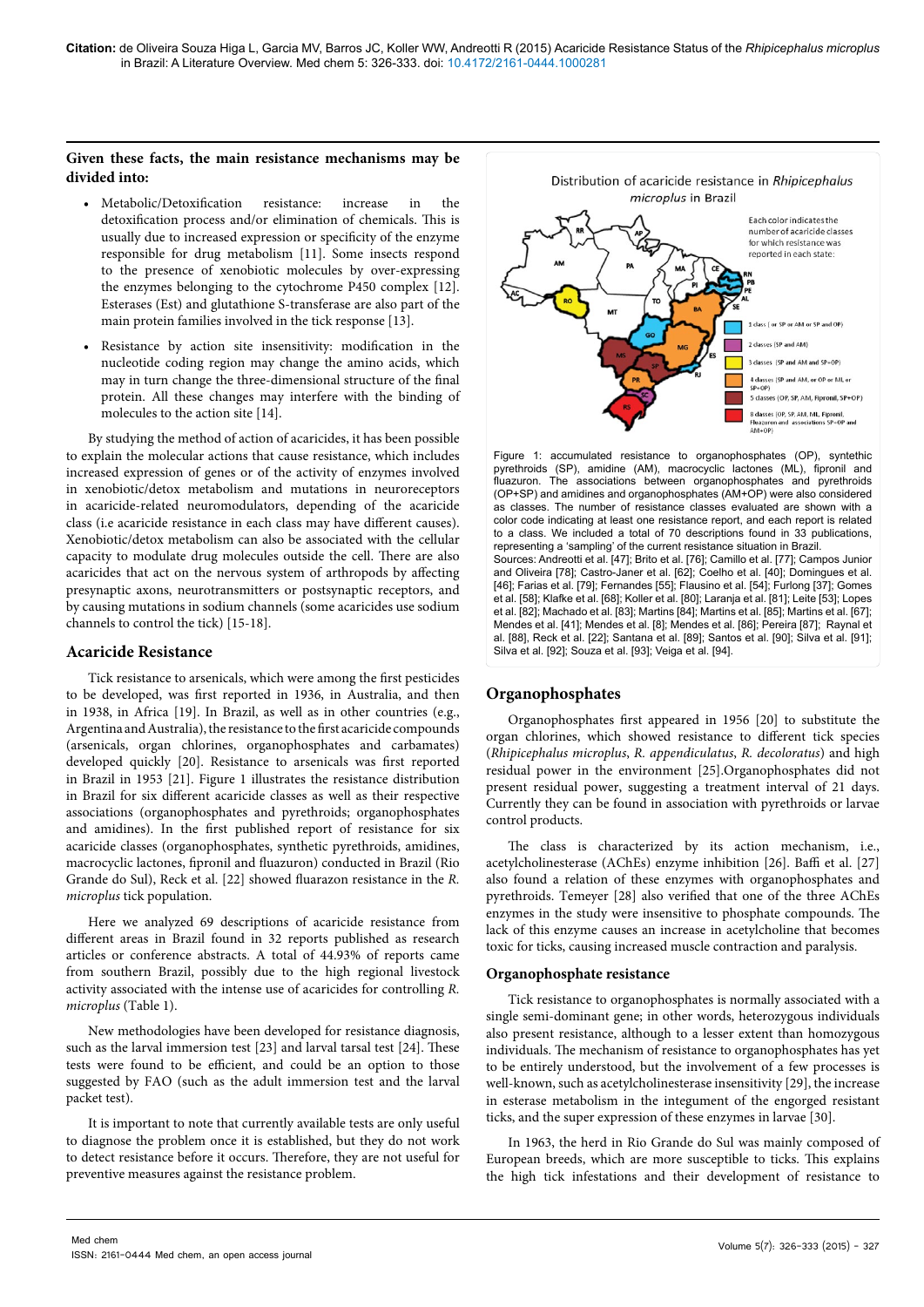| <b>States</b>                           | Organophosphates                                                                                                          | Pyrethroids                                                                                                                                                                                          | Aminidine                                                                                                                                             | Macrocyclic                                                                  | Fipronil                                                          | Fluazuron                  | $SP + OP$                                                                                     | $AM + OP$                        |
|-----------------------------------------|---------------------------------------------------------------------------------------------------------------------------|------------------------------------------------------------------------------------------------------------------------------------------------------------------------------------------------------|-------------------------------------------------------------------------------------------------------------------------------------------------------|------------------------------------------------------------------------------|-------------------------------------------------------------------|----------------------------|-----------------------------------------------------------------------------------------------|----------------------------------|
| RS                                      | (Wharton; Roulston,<br>1977)[31]<br>(Martins, 1995) [84]<br>(Farias et al, 2008)<br>[79]<br>(Reck et al., 2014)<br>$[22]$ | (Laranja et al, 1989) [81]<br>(Martins, 1995)<br>(Martins et al., 1992) [84]<br>(Farias et al, 2008) [79]<br>(Santos et al., 2008) [90]<br>(Camillo et al., 2009) [77]<br>(Mendes et al., 2013) [41] | (Farias et al., 2008) [79]<br>(Santos et al., 2008) [90]<br>(Camillo et al., 2009) [77]<br>(Reck et al., 2014) [22]<br>(Machado et al., 2014)<br>[83] | Lactones<br>(Martin;<br>Furlong, 2001)<br>[67]<br>(Reck et al.,<br>2014)[22] | (Castro-Janer et<br>al., 2010) [62]<br>(Reck et al.,<br>2014)[22] | (Reck et al.,<br>2014)[22] | (Farias et al.,<br>2008) [79] (Camillo<br>et al., 2009) [77]<br>(Machado et al.,<br>2014)[83] | Machado et<br>al., 2014)<br>[83] |
| SC<br>PR                                |                                                                                                                           | (Reck et al., 2014) [22]<br>(Machado et al., 2014)<br>[83]<br>(Veiga et al., 2012) [94]<br>(Souza et al., 2003) [93]                                                                                 | (Veiga et al., 2012) [94]<br>(Souza et al., 2003) [93]                                                                                                |                                                                              |                                                                   |                            | (Souza et al.,                                                                                |                                  |
|                                         |                                                                                                                           |                                                                                                                                                                                                      |                                                                                                                                                       |                                                                              |                                                                   |                            | 2003) [93]                                                                                    |                                  |
| <b>SP</b>                               | (Mendes et al, 2001)<br>[8]<br>[8]                                                                                        | (Mendes et al., 2001) [8]<br>(Pereira, 2006) [87]<br>(Mendes et al., 2011) (Mendes et al., 2011) [8]                                                                                                 | (Pereira, 2006) [87]                                                                                                                                  | (Klafke et al.,<br>2006) [68]                                                | (Castro-Janer et<br>al., 2010) [62]                               |                            | (Pereira, 2006)<br>[87] (Mendes et<br>al., 2011) [8]                                          |                                  |
| RJ                                      |                                                                                                                           | (Leite, 1988) [53]<br>(Flausino et al., 1995)[54]                                                                                                                                                    |                                                                                                                                                       |                                                                              |                                                                   |                            |                                                                                               |                                  |
| ES<br>ΜG                                | (Domingues et al.,                                                                                                        | (Domingues et al., 2012)                                                                                                                                                                             | (Furlong, 1999) [37]                                                                                                                                  | (Lopes et al.,                                                               |                                                                   |                            |                                                                                               |                                  |
|                                         | 2012) [46]                                                                                                                | [46]                                                                                                                                                                                                 |                                                                                                                                                       | 2014) [82]                                                                   |                                                                   |                            |                                                                                               |                                  |
| ΜS                                      | (Koller et al., 2009)<br>[80]<br>(Gomes et al., 2011)<br>$[58]$                                                           | (Koller et al., 2009) [80]<br>(Mendes et al., 2013)<br>[41]<br>(Gomes et al., 2011) [58]                                                                                                             | (Koller et al., 2009) [80]<br>(Gomes et al., 2011) [58]                                                                                               |                                                                              | (Castro-Janer et<br>al., 2010) [62]                               |                            | (Gomes et<br>al., 2011) [58]<br>(Andreotti et al.,<br>2011) [47]                              |                                  |
| МT                                      |                                                                                                                           |                                                                                                                                                                                                      |                                                                                                                                                       |                                                                              |                                                                   |                            |                                                                                               |                                  |
| GO                                      |                                                                                                                           | (Fernandes, 2001) [55]<br>(Silva et al. 2000) [91]                                                                                                                                                   |                                                                                                                                                       |                                                                              |                                                                   |                            |                                                                                               |                                  |
| RO                                      |                                                                                                                           | (Brito et al., 2011) [76]                                                                                                                                                                            | (Brito et al., 2011) [76]                                                                                                                             |                                                                              |                                                                   |                            | (Brito et al., 2011)<br>$[76]$                                                                |                                  |
| АC<br>ΑМ<br>PA<br><b>RR</b><br>АP<br>то |                                                                                                                           |                                                                                                                                                                                                      |                                                                                                                                                       |                                                                              |                                                                   |                            |                                                                                               |                                  |
| BA                                      | (Raynal et al., 2013)<br>$[88]$                                                                                           | (Campos Junior; Oliveira, (Campos Junior; Oliveira,<br>2005) [78] (Raynal et al.,<br>2013) [88]                                                                                                      | 2005) [78]                                                                                                                                            |                                                                              |                                                                   |                            | (Campos Junior;<br>Oliveira, 2005)<br>[78] (Raynal et al.,<br>2013) [88]                      |                                  |
| PI                                      |                                                                                                                           |                                                                                                                                                                                                      |                                                                                                                                                       |                                                                              |                                                                   |                            |                                                                                               |                                  |
| MА<br>CЕ                                |                                                                                                                           |                                                                                                                                                                                                      |                                                                                                                                                       |                                                                              |                                                                   |                            |                                                                                               |                                  |
| SE                                      |                                                                                                                           |                                                                                                                                                                                                      |                                                                                                                                                       |                                                                              |                                                                   |                            |                                                                                               |                                  |
| AL                                      |                                                                                                                           |                                                                                                                                                                                                      |                                                                                                                                                       |                                                                              |                                                                   |                            |                                                                                               |                                  |
| PE                                      |                                                                                                                           |                                                                                                                                                                                                      |                                                                                                                                                       |                                                                              |                                                                   |                            | (Santana et al.,<br>2013) [89]                                                                |                                  |
| PВ                                      |                                                                                                                           | (Silva et al., 2005) [92]                                                                                                                                                                            |                                                                                                                                                       |                                                                              |                                                                   |                            |                                                                                               |                                  |
| RN                                      |                                                                                                                           |                                                                                                                                                                                                      | (Coelho et al., 2013) [40]                                                                                                                            |                                                                              |                                                                   |                            |                                                                                               |                                  |

**Table 1:** Resistance to organophosphates (OP), pyrethroids, amidine (AM), macrocyclic lactones, fipronil and fluazuron classes; and associations between aminidine and organophosphate (AM + OP), organophosphate and pyrethroid (OP + SP). This table shows 70 resistance descriptions found in 33 publications distributed in the brazilian<br>states. Resistance reports were found in RS (Rio Grande Grosso do Sul), GO (Goiás), RO (Rondônia), BA (Bahia), PE (Pernambuco), PB (Paraíba) e RN (Rio Grande do Norte).

organophosphates [31]. In 1970, most tick populations had already presented organophosphate acaricide resistance [20].

# **Amidines (diaminicals)**

In the 1970's, organophosphates were replaced by amidines, which have a residual power of 14 days, thus allowing for larger treatment intervals. Amidines are among the most popular acaricides for bovine tick control in Australia, Latin America and part of Africa. They present low toxicity for bovines and humans, and do not have a restriction period for slaughter [32].

In ticks, amidines are metabolized in a compound named N-2,4 – dimetilfenil N-metilformamidine, which strongly affects egg laying and is toxic to the tick's different life phases, especially the larval phase.

This product has been linked to enzymes important for tick metabolism, such as mono oxidase [33]. Baxter and Barker [34] had no success to correlate the octopamine/tyramine receptor with amitraz *R. microplus* resistant population and Corley et al. [35] verified the increased frequency of the octopamine receptor gene (RmβAOR) in strains that went through selection pressure conditions with the use of amitraz, therefore correlating it to the resistance of this class.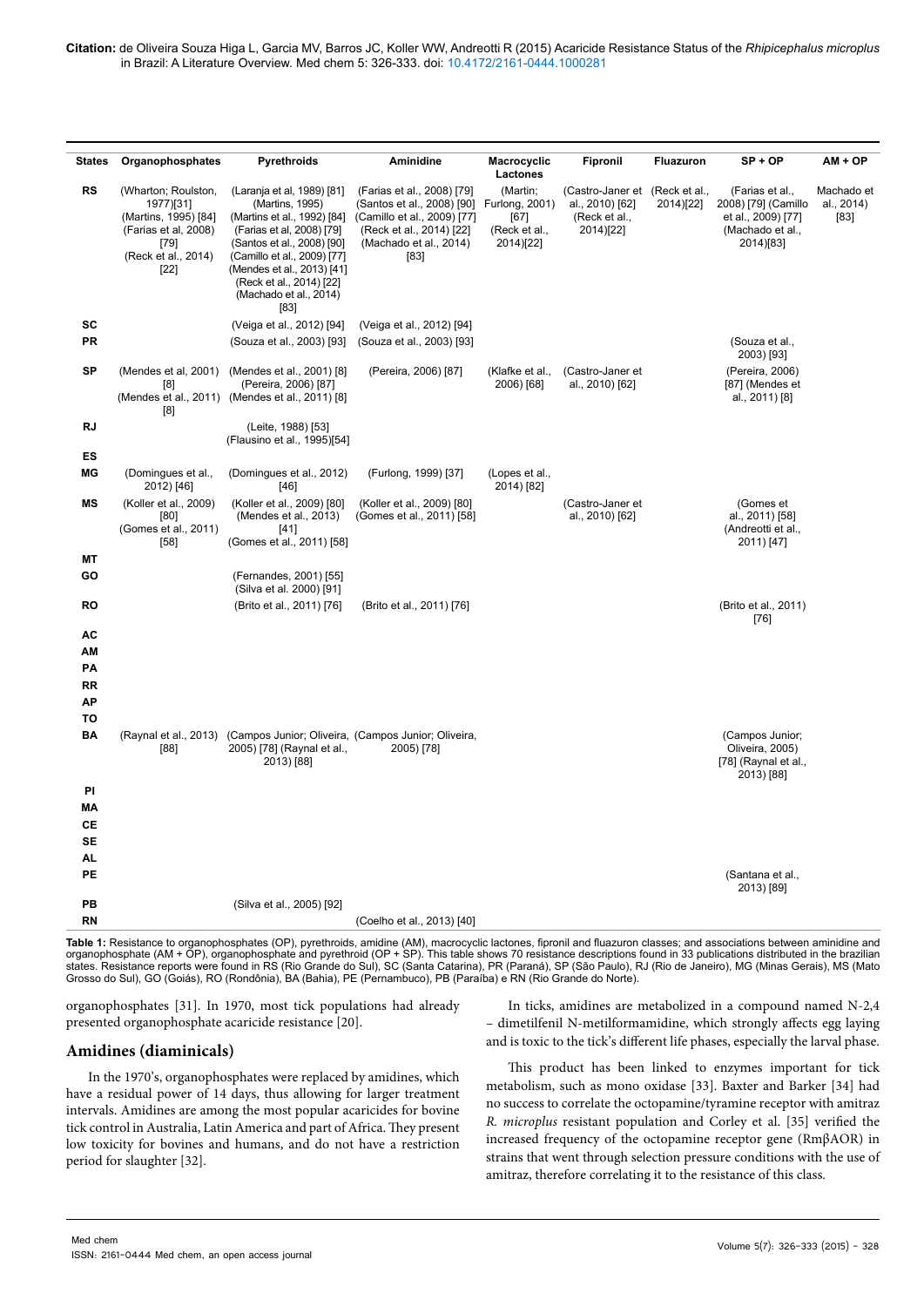#### **Resistance to amidines**

Evidence for amitraz resistance was reported in Rio Grande do Sul in 1994 [36] and later again in 1999 [37].

The highest resistance level to amitraz belongs to the Santa Luiza strain, which is 154 times more resistant than the *R. microplus* control strain [38].

Between 2005 and 2011, engorged female sensitivity and resistance to amitraz and cypermethrin was evaluated in Rio Grande do Sul. The number of ticks resistant to amitraz throughout the study period ranged from 48% to 85% of the total analyzed, while cypermethrin resistance ranged from 29% to 75%, and both compounds were considered ineffective in combating this ectoparasite [39].

In a recent study conducted in Rio Grande do Norte by Coelho et al. [40], 5% cypermethrin had superior average efficacy (95.1%) than 12.5% amitraz (84.6%). Mendes et al. [41] found amitraz resistant populations in the states of São Paulo and Paraná, by using the Larvae Immersion Test.

#### **Pyrethroids**

Pyrethroids were created in 1977, and the development of organophosphate resistance led to a strong effort to implement their use. Two application methods were developed: pulverization, with a 21-day interval, and, "*pour-on"*, with a residual period of 7 days.

Voltage-gated sodium channels are the target of pyrethroid activity and resistance development. Miller et al. [42], working with pyrethroidresistant tick populations in Mexico, and He et al. [43], who used gene sequencing, identified the substitution of a specific amino acid in domain III (fenilanine for isoleucine) of the *R. microplus* sodium channel in these populations.

A PCR diagnostic test [44] was developed, which allowed the quick detection of this amino acid substitution in ticks, larvae and eggs. A large number of ticks were subjected to this methodology and this mechanism was confirmed in all samples studied in Mexico [45].

According to Lovis et al. [15], the L64I mutation in Domain II, of the sodium channels, responsible for the resistance of various pyrethroids, has a wide distribution. The authors found the presence of tick populations resistant to pyrethroids in Brazil, Argentina, Australia and South Africa. In this work, a mutation in Domain III has also been reported, but only in Mexico, what suggests a geographical separation for the occurrence of mutations in these two domains. Domingues et al. [46] also found in Brazil the C190A (Domain II) mutation in Minas Gerais.

Andreotti et al. [47] verified the absence of this sodium channel mutation in tick samples resistant to pyrethroids in Mato Grosso do Sul, Brazil. The domain III sodium channel mutation was also not detected in Brazilian or Australian tick populations [48]. However, Morgan et al. [49] and Jonsson et al. [50] reported nucleotide differences in the domain II region of the *R. microplus* sodium channel in pyrethroidresistant populations in Australia. Lovis et al. [15] also found a specific mutation for flumethrin (G72V) only in Australia (the other countries in the study were Brazil, Argentina, Mexico and South Africa).

Using tick samples from the US and Mexico, Stone et al. [51] confirmed the presence of mutations not only in domain III (T2134A), but also in domain II (C190A). In addition, the mutation known as super-knockdown (M918T/T170C), previously found only in insects, was also identified.

#### **Resistance to pyrethroids**

In 1987, *in vitro* tests with engorged ticks were conducted in the state of São Paulo to evaluate the efficiency of six acaricides: thrichlorfon + coumaphos, amitraz, decamethrin, fenvalerate and cypermethrin high-cis. The authors concluded that *R. microplus* is resistant to active principles of decametrina and fenvalerate, both synthetic pyrethroids [52].

In *in vitro* tests conducted in 1988 in Rio de Janeiro, found that *R. microplus* sensitivity was lower for pyrethroid-based acaricides: cypermethrin, alfamethrin, and fenvalerate, among others [53].

*In vitro* tests conducted in the state of Pernambuco showed that the bovine tick was resistant to amidines, synthetic pyrethroids, cypermethrin and deltamethrin compounds [54].

In 2001, the effects of cypermethrin, deltamethrin and permethrin were evaluated on *R. microplus* tick larvae collected in Goiânia, in the state of Goiás. Permethrin at 2,500 ppm eliminated 100% of ticks, and was the only one that reached the recommended efficiency levels (>95%) established in Brazil [55]. Tick populations resistant to synthetic pyrethroids have also been identified in the states of São Paulo, Paraná, Mato Grosso do Sul and Minas Gerais [36].

In 2008, the Santa Luiza *R. microplus* strain from southern Brazil was found to be resistant to permethrin and amitraz [56]. Using bioassays, Mendes et al. [57] observed that tick populations from Rio Grande do Sul and Mato Grosso do Sul were resistant to cypermethrin, deltamethrin and flumethrin. This was the first report of resistance to flumethrin in Brazil.

In 2011 in Mato Grosso do Sul, Gomes et al. reported that *R. microplus* resistance to organophosphates, synthetic pyrethroids and amidines was mostly inefficient (< 95%). Only two associations showed harmful effects on ticks: 60% DDVP + 20% chlorfenvinphos and 15% cypermethrin + 25% chlorpyriphos + 15% piperonyl butoxide + 1% citronella [58].

#### **Phenylpyrazoles**

The phenylpyrazoles were developed in the 1980s and made available on the market in the 1990s for use in agriculture and veterinary medicine [59,60]. Their application method is *"pour-on"*, and they are prohibited for lactating animals.

Their mechanism of action is through neuronal modulation exerted by the fipronil molecule, causing GABA (γ-Amino butyric acid) receptor antagonism and blocking chlorine channels [61], leading to hyperexcitation and death [59].

Originally, fipronil was used to control agricultural pests and other insects, and was later used for cattle ectoparasites. The use of products based on fipronil for agricultural use can interfere with *R. microplus* control and contribute to the process of compound resistance [62].

# **Resistance to phenylpyrazoles**

The resistance of *R. microplus* to fipronil in field populations was first documented in Brazil and in Uruguay [62]. Between 2006 and 2009, in the city of Lages, in Santa Catarina, a study was conducted using 1% fipronil for 14 treatments. Using the stable test, it was found that after six treatments, effectiveness decreased from 100 to 79.3%, suggesting a partial resistance to the product [63].

#### **Thiazolines**

The formulation of thiazoline, the representative of the new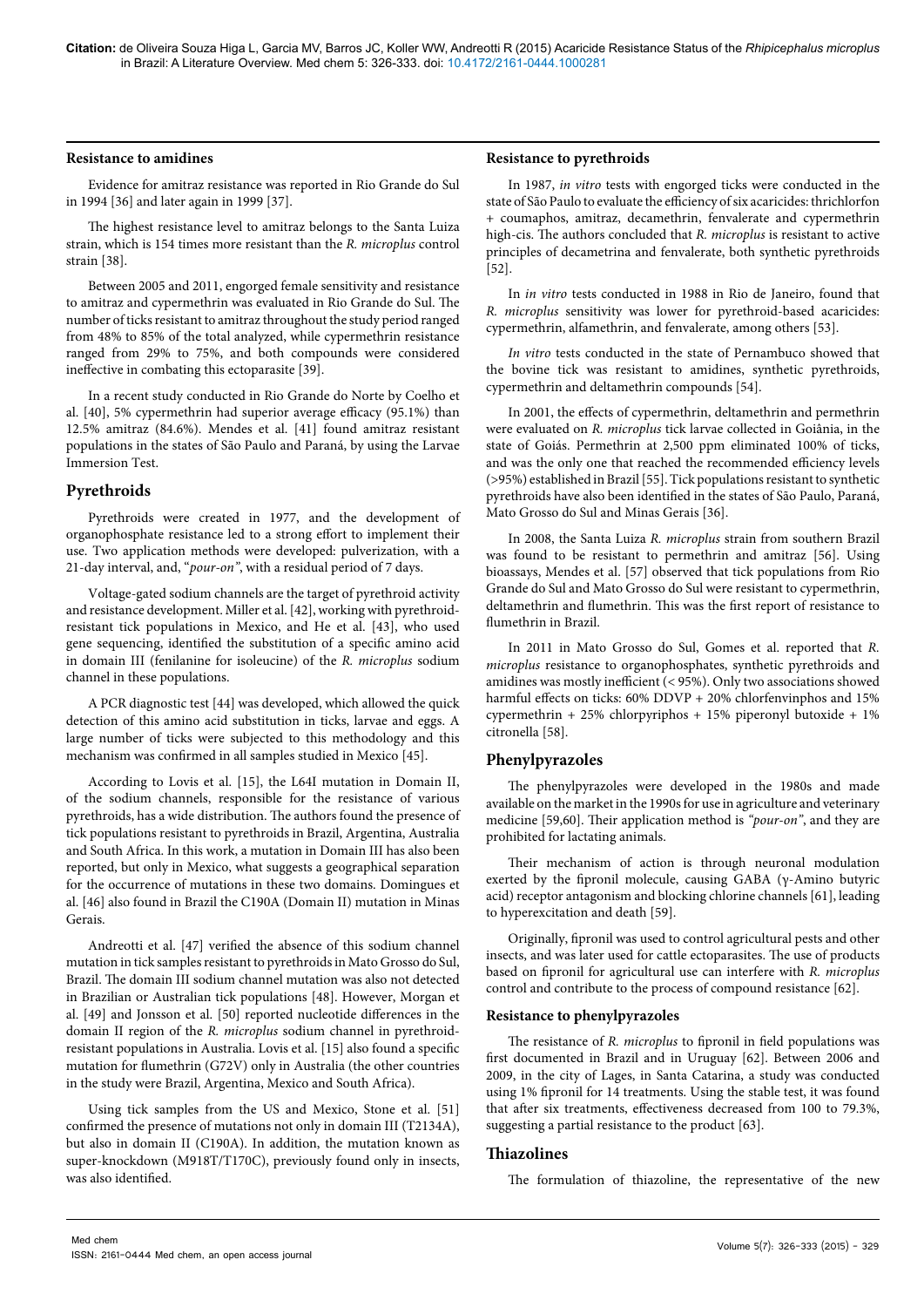acaricide generation, contains pyrethroid. This acaricide may be applied either through pulverization or immersion. The waiting period for slaughter is three days and its use is allowed for lactating animals. To this date, there are no reports in the literature showing resistance to this active ingredient. However, Furlong et al. [64] analyzed various active ingredients and associations between 1997 and 2006 and verified that a product containing thiazoline in association with one pyrethroid had an average efficiency of 61.2%.

# **Macrocyclic Lactones**

Macrocyclic lactones first appeared in the early 1980s. These compounds are derived from products obtained from the fermentation of actinomycete fungi of the *Streptomyces* genus. Their residual power is stronger than that of pyrethroids and their parasiticide spectrum is broader. They are also efficient on different parasitic worms and *Dermatobia hominis* larvae.

According to Martin et al. [65], macrocyclic lactones act by blocking the transmission of electrical activity in nerves and muscle cells, stimulating GABA release and binding in nerve endings. This causes an influx of chloride ions into the cell, causing a hyperpolarization and subsequent paralysis of the neuromuscular system [66].

#### **Resistance to macrocyclic lactones**

The first report of macrocyclic lactone resistance in Brazil was in Rio Grande do Sul [67]. Employing the larvae immersion test (LIT), Klafke et al. [68] published the first report of resistance to ivermectin diagnosed *in vitro*. They also detected resistance to doramectin (avermectin) using the adult immersion test (AIT). Four years later, Klafke et al. [69] also reported resistance to ivermectin in larvae in the state of São Paulo using the larvae immersion test (LIT) and the packet larvae test (PLT).

# **Fluazuron**

Fluazuron is a benzoyl phenyl urea derivative that regulates tick growth by inhibiting the incorporation of chitin in the cuticle [70].

Cruz et al. [71] suggest that fluarazon has harmful effects only on the hatchability of larvae from treated female ticks. They also analyzed the association between 3.0 g fluazuron and 0.5 g abamectin and concluded that the association with macrocyclic lactones had harmful effects against the reproductive parameters of *R. microplus* females.

#### **Resistance to fluarazon**

The first report of tick resistance to fluazuron in Brazil was reported by Reck et al. [22], who studied a tick population from Rio Grande do Sul. These authors observed resistance to all major classes of acaricides used in the country.

#### **Spinosad**

Spinosad, a recent chemical group generated from the fermentation of the *Saccharopolyspora spinosa* fungus (from the actinomycetes species), which is found naturally in soil, can be used in lactating cows [64]. This active ingredient was originally developed for insect control in agriculture, and it was the first representative of the natural products class (Naturalyte). This product has neuromuscular action, initially causing involuntary muscular contractions, followed by paralysis [72].

Spinosad is effective against *R. microplus* [73], *R. turanicus* and *Argas persicus* [74], and no resistance reports have been published. In *in vitro* tests, spinosad was also effective against *Amblyomma americanum* and *Dermacentor variabilis* [75]. Although it has not been

widely used, in Brazil, spinosad has been shown to have an average effectiveness of 99.96% in *R. microplus* populations in farms in the state of Rondônia [76].

# **How to Reduce Acaricide Resistance**

#### **Use of diagnostic tests**

To preserve acaricide efficacy, it is recommended the use in vitro bioassay tests to evaluate acaricide resistance before the application of the products, allowing the use of the most adequate chemical base. The tests normally used are: AIT (Drummond et al., 1973), LPT (FAO, 1984) and LIT (Shaw, 1966).

The AIT test uses engorged females, immersing them in flasks with the acaricides commercial dilutions. Posteriorly, the reproductive parameters and larvae hatching reveal the products' efficacy.

The LPT test uses larvae, which are left for a 24h period in filter paper packets embedded with different products. Posteriorly, the mortality rate is evaluated. The LIT test has a similar methodology to the AIT, testing larvae with acaricide dilutions. This test is important to diagnose the efficacy of *pour on* acaricides, such as macrocyclic lactones (Klakfe et al., 2006).

#### **Combination acaricides and regular monitoring**

We can observe in the literature reported here in that most resistance cases are regarding products with just one chemical class. Therefore, combining chemical classes and monitoring resistance through diagnostic tests, in association with the correct acaricide application, are a means of increasing the durability of efficient products, diminishing the emergence of resistance.

### **Conclusions**

Several recent publications have detailed the mechanisms of action and resistance to pyrethroids, including the different mutations that cause resistance in ticks. This type of work contributes to a better understanding of molecular diagnoses.

Active ingredients like flumethrin (pyrethroid) and fluazuron have also been recently added to the list of chemical groups to which ticks have developed resistance. There have also been several reports of resistance to fipronil and most macrocyclic lactones. This highlights the need to create tick control programs in Brazil, which require time and money.

There are differences in acaricide efficacy between *R. microplus* populations, both in Brazil and worldwide. These differences can be observed between neighboring properties, and are mostly due to the lack of standardization in the choice of control products and a failure to follow manufacturers' recommendations. Therefore, the use of tests to evaluate tick resistance in each farm's population becomes increasingly necessary, in order to obtain greater bovine tick control and prevent the emergence of increasingly resistant populations (including multiresistant ones).

#### **References**

- 1. ANUALPEC (2014) Anuário brasileiro da pecuária.
- 2. Gomes A (1998) O carrapato-do-boi Boophilus microplus: ciclo, biologia, epidemiologia, patogenia e controle. In: Kessler RH, Schenk, MA. M. (Ed.). Carrapato, tristeza parasitária e tripanossomose dos bovinos.
- 3. [Grisi L, Leite RC2, Martins JR3, Barros AT4, Andreotti R4, et al. \(2014\)](http://www.ncbi.nlm.nih.gov/pubmed/25054492)  [Reassessment of the potential economic impact of cattle parasites in Brazil.](http://www.ncbi.nlm.nih.gov/pubmed/25054492)  [Rev Bras Parasitol Vet 23: 150-156.](http://www.ncbi.nlm.nih.gov/pubmed/25054492)
- 4. [Merlini LS, Yamamura MH \(1998\) Estudo in vitro da resistência de Boophilus](http://www.uel.br/revistas/uel/index.php/semagrarias/article/view/5013)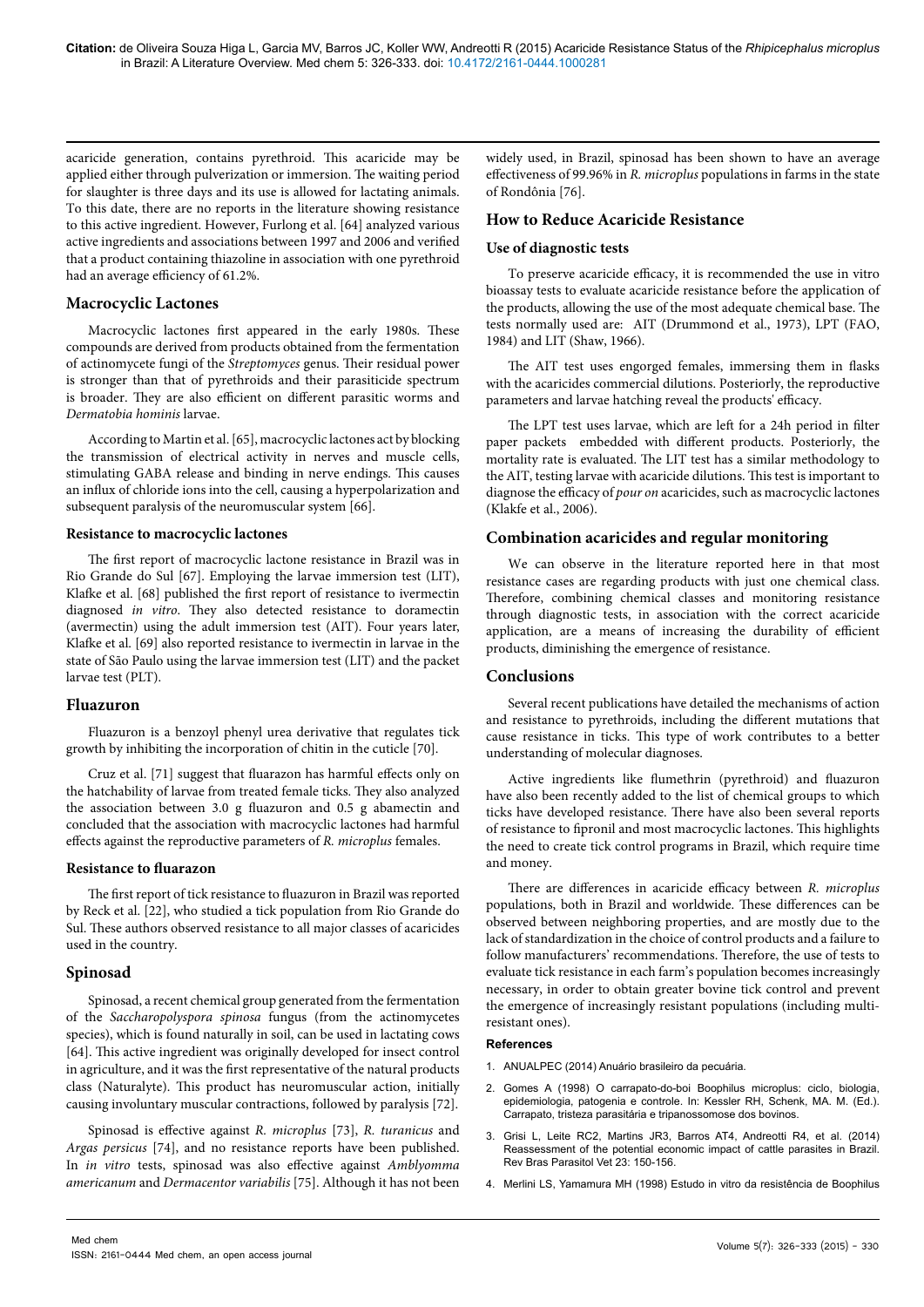[microplus a carrapaticidas na pecuária leiteira do norte do estado do Paraná.](http://www.uel.br/revistas/uel/index.php/semagrarias/article/view/5013) [Semina: Ci. Agrárias 19: 38-44.](http://www.uel.br/revistas/uel/index.php/semagrarias/article/view/5013)

- 5. [Furlong J, Prata JRS \(2000\) Resistência dos carrapatos aos carrapaticidas.](http://www.cnpgl.embrapa.br/totem/conteudo/Sanidade_carrapatos_vermes_e_doencas/Pasta_do_Produtor/34_Resistencia_dos_carrapatos_aos_carrapaticidas.pdf) [Embrapa Gado de Leite.](http://www.cnpgl.embrapa.br/totem/conteudo/Sanidade_carrapatos_vermes_e_doencas/Pasta_do_Produtor/34_Resistencia_dos_carrapatos_aos_carrapaticidas.pdf)
- 6. [Roush RT1 \(1993\) Occurrence, genetics and management of insecticide](http://www.ncbi.nlm.nih.gov/pubmed/15463747) [resistance. Parasitol Today 9: 174-179.](http://www.ncbi.nlm.nih.gov/pubmed/15463747)
- 7. Food and Agriculture Organization FAO (2003) Producción y Sanidad Animal. In: Food and Agriculture Organization – FAO. Resistencia a los antiparasitarios: Estado actual com énfasis en América Latina. 157a ed. Roma: FAO.
- 8. [Mendes MC, Lima CK, Nogueira AH, Yoshihara E, Chiebao DP, et al. \(2011\)](http://www.ncbi.nlm.nih.gov/pubmed/21306827) [Resistance to cypermethrin, deltamethrin and chlorpyriphos in populations of](http://www.ncbi.nlm.nih.gov/pubmed/21306827) [Rhipicephalus \(Boophilus\) microplus \(Acari: Ixodidae\) from small farms of the](http://www.ncbi.nlm.nih.gov/pubmed/21306827) [State of São Paulo, Brazil. Vet Parasitol 178: 383-388.](http://www.ncbi.nlm.nih.gov/pubmed/21306827)
- 9. SINDAN (Sindicato Nacional da Indústria de Produtos para Saúde Animal), Compêndio de Produtos Veterinários SINDAN 2014.
- 10. [Freitas DRJ, de Polh PC, Vaz Junior I da S \(2005\) Caracterização da resistência](http://www.lume.ufrgs.br/handle/10183/20050) [para acaricidas no carrapato Boophilus microplus. Act Scien Vet 33: 109-17.](http://www.lume.ufrgs.br/handle/10183/20050)
- 11. [Li X, Schuler MA, Berenbaum MR \(2007\) Molecular mechanisms of metabolic](http://www.ncbi.nlm.nih.gov/pubmed/16925478) [resistance to synthetic and natural xenobiotics. Annu Rev Entomol 52: 231-253.](http://www.ncbi.nlm.nih.gov/pubmed/16925478)
- 12. [Hemingway J, Field L, Vontas J \(2002\) An overview of insecticide resistance.](http://www.ncbi.nlm.nih.gov/pubmed/12364782) [Science 298: 96-97.](http://www.ncbi.nlm.nih.gov/pubmed/12364782)
- 13. [Ranson H, Claudianos C, Ortelli F, Abgrall C, Hemingway J, et al. \(2002\)](http://www.ncbi.nlm.nih.gov/pubmed/12364796) [Evolution of supergene families associated with insecticide resistance. Science](http://www.ncbi.nlm.nih.gov/pubmed/12364796) [298: 179-181.](http://www.ncbi.nlm.nih.gov/pubmed/12364796)
- 14. Pereira MC, Labruna MB, Szabó MP, Klafke GM (2008). Rhipicephalus (Boophilus) microplus (biologia, controle e resistência). (1stedn), MedVet Livros, São Paulo, Brazil.
- 15. [Lovis L, Guerrero FD, Miller RJ, Bodine DM, Betschart B, et al. \(2012\)](http://www.sciencedirect.com/science/article/pii/S2211320712000243) [Distribution patterns of three sodium channel mutations associated with](http://www.sciencedirect.com/science/article/pii/S2211320712000243) [pyrethroid resistance in Rhipicephalus \(Boophilus\) microplus populations from](http://www.sciencedirect.com/science/article/pii/S2211320712000243) [North and South America, South Africa and Australia. Int J Parasitol 2: 216 -](http://www.sciencedirect.com/science/article/pii/S2211320712000243) [224.](http://www.sciencedirect.com/science/article/pii/S2211320712000243)
- 16. [Martin T, Ochou OG, Vaissayre M, Fournier D \(2003\) Oxidases responsible](http://www.ncbi.nlm.nih.gov/pubmed/12915179) for resistance to pyrethroids sensitize Helicoverpa armigera (HA<sup>1/2</sup>bner) to [triazophos in West Africa. Insect Biochem Mol Biol 33: 883-887.](http://www.ncbi.nlm.nih.gov/pubmed/12915179)
- 17. [Oakeshott JG, Home I, Sutherland TD, Russell RJ \(2003\) The genomics of](http://www.ncbi.nlm.nih.gov/pubmed/12540295) [insecticide resistance. Genome Biol 4: 202.](http://www.ncbi.nlm.nih.gov/pubmed/12540295)
- 18. [Rufingier C, Pasteur N, Lagnel J, Martin C, Navajas M \(1999\) Mechanisms of](http://www.ncbi.nlm.nih.gov/pubmed/10333576) [insecticide resistance in the aphid Nasonovia ribisnigri \(Mosley\) \(Homoptera:](http://www.ncbi.nlm.nih.gov/pubmed/10333576) [Aphididae\) from France. Insect Biochem Mol Biol 29: 385-391.](http://www.ncbi.nlm.nih.gov/pubmed/10333576)
- 19. [Wharton RH, Norris KR \(1980\) Control of parasitic arthropods. Vet Parasitol](http://www.sciencedirect.com/science/article/pii/0304401780900412) [6: 135-64.](http://www.sciencedirect.com/science/article/pii/0304401780900412)
- 20. [Wharton RH \(1974\) Ticks with special emphasis on Boophilus microplus.](http://link.springer.com/chapter/10.1007/978-1-4684-2091-3_4) [Control of Arthropods of Med and Vet Imp 35-52 \(in press\).](http://link.springer.com/chapter/10.1007/978-1-4684-2091-3_4)
- 21. Freire JJ (1953) Arseno e cloro-resistência e emprego do Tiofosfato de Dietilparanitrofenila (parathion) na luta anticarrapato Boophilus microplus (Canestrini, 1888). Bol Dir Prod Anim 9: 3-31.
- 22. [Reck J, Klafke GM2, Webster A, Dall'Agnol B, Scheffer R, et al. \(2014\) First](http://www.ncbi.nlm.nih.gov/pubmed/24560364) [report of fluazuron resistance in Rhipicephalus microplus: a field tick population](http://www.ncbi.nlm.nih.gov/pubmed/24560364) [resistant to six classes of acaricides. Vet Parasitol 201: 128-136.](http://www.ncbi.nlm.nih.gov/pubmed/24560364)
- 23. [Klafke GM, Castro-Janer E, Mendes MC, Namindome A, Schumaker TT \(2012\)](http://www.ncbi.nlm.nih.gov/pubmed/21978742) [Applicability of in vitro bioassays for the diagnosis of ivermectin resistance in](http://www.ncbi.nlm.nih.gov/pubmed/21978742) [Rhipicephalus microplus \(Acari: Ixodidae\). Vet Parasitol 184: 212-220.](http://www.ncbi.nlm.nih.gov/pubmed/21978742)
- 24. [Lovis L, Mendes MC, Perret JL, Martins JR, Bouvier J, et al. \(2013\) Use of](http://www.ncbi.nlm.nih.gov/pubmed/23059136) [the Larval Tarsal Test to determine acaricide resistance in Rhipicephalus](http://www.ncbi.nlm.nih.gov/pubmed/23059136) [\(Boophilus\) microplus Brazilian field populations. Vet Parasitol 191: 323-331.](http://www.ncbi.nlm.nih.gov/pubmed/23059136)
- 25. George JE, Pound JM, Davey RB (2008) Acaricides for controlling ticks on cattle and the problem of acaricide resistance: 415-416. Ticks: biology, disease and control. (1stedn) Bowman AS, Nuttall PA, editors.
- 26. Guerrero FD, de León AAP, Rodriguez-Vivaz, Jonsson N, Miller RJ, et al. (2014) Acaricide research and development, resistance, and resistance monitoring. Biology of Ticks. (2nd ed.) Edited by Sonenshine DE, Roe RM, Oxford University Press: 353 - 374.
- 27. [Baffi MA, de Souza GRL, de Sousa CS, Ceron CR, Bonetti, AM. \(2008\)](http://www.sciencedirect.com/science/article/pii/S0166685108000844)

[Esterase enzymes involved in pyrethroid and organophosphate resistance in a](http://www.sciencedirect.com/science/article/pii/S0166685108000844)  [Brazilian population of Riphicephallus \(Boophilus\) microplus \(Acari, Ixodidae\).](http://www.sciencedirect.com/science/article/pii/S0166685108000844)  [Mol Biochem Parasit 160: 70-73.](http://www.sciencedirect.com/science/article/pii/S0166685108000844)

- 28. [Temeyer KB, Pruett JH, Olafson PU \(2010\) Baculovirus expression, biochemical](http://www.ncbi.nlm.nih.gov/pubmed/20451328)  [characterization and organophosphate sensitivity of rBmAChE, rBmAChE2,](http://www.ncbi.nlm.nih.gov/pubmed/20451328)  [and rBmAChE3 of Rhipicephalus \(Boophilus\) microplus. Vet Parasitol 172:](http://www.ncbi.nlm.nih.gov/pubmed/20451328)  [114-121.](http://www.ncbi.nlm.nih.gov/pubmed/20451328)
- 29. [Foil LD, Coleman P, Eisler M, Fragoso-Sanchez H, Garcia-Vazquez Z, et al.](http://www.ncbi.nlm.nih.gov/pubmed/15476966)  [\(2004\) Factors that influence the prevalence of acaricide resistance and tick](http://www.ncbi.nlm.nih.gov/pubmed/15476966)[borne diseases. Vet Parasitol 125: 163-181.](http://www.ncbi.nlm.nih.gov/pubmed/15476966)
- 30. [Villarino MA, Waghela SD, Wagner GG \(2001\) Histochemical localization of](http://www.ncbi.nlm.nih.gov/pubmed/11761374)  [esterases in the integument of the female Boophilus microplus \(Acari: Ixodidae\)](http://www.ncbi.nlm.nih.gov/pubmed/11761374)  [tick. J Med Entomol 38: 780-782.](http://www.ncbi.nlm.nih.gov/pubmed/11761374)
- 31. Wharton RH, Roulston WJ (1977) Acaricide resistance in Boophilus microplus in Austrália. In: Workshop on hemoparasites (Anaplasmosis and Babesiosis). Cent Inter Agr Trop 2: 73-92.
- 32. [Jonsson NN, Hope M \(2007\) Progress in the epidemiology and diagnosis of](http://www.ncbi.nlm.nih.gov/pubmed/17448604)  [amitraz resistance in the cattle tick Boophilus microplus. Vet Parasitol 146: 193-](http://www.ncbi.nlm.nih.gov/pubmed/17448604) [198.](http://www.ncbi.nlm.nih.gov/pubmed/17448604)
- 33. [Holden JS, Hadfield JR \(1975\) Chlorodimeform and its effect on monoamine](http://www.ncbi.nlm.nih.gov/pubmed/1175733)  [oxidase activity in the cattle tick, Boophilus microplus. Experientia 31: 1015-](http://www.ncbi.nlm.nih.gov/pubmed/1175733) [1017.](http://www.ncbi.nlm.nih.gov/pubmed/1175733)
- 34. [Baxter GD, Barker SC \(1999\) Isolation of a cDNA for an octopamine-like,](http://www.ncbi.nlm.nih.gov/pubmed/10380658)  [G-protein coupled receptor from the cattle tick, Boophilus microplus. Insect](http://www.ncbi.nlm.nih.gov/pubmed/10380658)  [Biochem Mol Biol 29: 461-467.](http://www.ncbi.nlm.nih.gov/pubmed/10380658)
- 35. [Corley SW, Jonsson NN, Piper EK, Cutulle C, Stear MJ, et al. \(2013\) Mutation](http://www.ncbi.nlm.nih.gov/pubmed/24082133)  in the RmÎ<sup>2</sup>AOR gene is associated with amitraz resistance in the cattle tick [Rhipicephalus microplus. Proc Natl Acad Sci U S A 110: 16772-16777.](http://www.ncbi.nlm.nih.gov/pubmed/24082133)
- 36. Nolan J (FAO/UN 1994) Acaricide resistence in the cattle tick Boophilus microplus. Report of Workshop Leader, 21-25
- 37. Furlong J (1999) IV Seminario internacional de parasitologia animal Control de la resistancia en garrapatas y moscas de importancia veterinaria y enfermededades que transmiten. Diagnosis of the susceptibility of the cattle tick, Boophilus microplus, to acaracides, Minas Gerais, Brazil 4: 41–6.
- 38. [Miller RJ, Davey RB, George JE \(2002\) Modification of the food and agriculture](http://www.ncbi.nlm.nih.gov/pubmed/12144297)  [organization larval packet test to measure amitraz-susceptibility against](http://www.ncbi.nlm.nih.gov/pubmed/12144297)  [ixodidae. J Med Entomol 39: 645-651.](http://www.ncbi.nlm.nih.gov/pubmed/12144297)
- 39. [Santos FCC, Vogel FSL. \(2012\) Resistência do carrapato Rhipicephalus](http://www.fmv.utl.pt/spcv/PDF/pdf6_2012/121-124.pdf)  [\(Boophilus\) microplus frente ao amitraz e cipermetrina em rebanhos bovinos](http://www.fmv.utl.pt/spcv/PDF/pdf6_2012/121-124.pdf)  [no Rio Grande do Sul de 2005 a 2011. Rev Port Ciên Vet 107: 121-124.](http://www.fmv.utl.pt/spcv/PDF/pdf6_2012/121-124.pdf)
- 40. [Coelho WAC, Pereira JS, Fonseca ZAAS, Andre WPP, Bessa EM, et al. \(2013\)](http://200.137.6.4/revistas/index.php/acta/article/view/3276)  [Resistência de Rhipicephalus \(Boophilus\) microplus frente à cipermetrina e](http://200.137.6.4/revistas/index.php/acta/article/view/3276)  [amitraz em bovinos leiteiros no nordeste do Brasil. Act Vet Bras 7: 229-232.](http://200.137.6.4/revistas/index.php/acta/article/view/3276)
- 41. [Mendes EC, Mendes MC, Sato ME \(2013\) Diagnosis of amitraz resistance in](http://www.ncbi.nlm.nih.gov/pubmed/23620418)  [Brazilian populations of Rhipicephalus \(Boophilus\) microplus \(Acari: Ixodidae\)](http://www.ncbi.nlm.nih.gov/pubmed/23620418)  [with larval immersion test. Exp Appl Acarol 61: 357-369.](http://www.ncbi.nlm.nih.gov/pubmed/23620418)
- 42. [Miller RJ, Davey RB, George JE \(1999\) Characterization of pyrethroid](http://www.ncbi.nlm.nih.gov/pubmed/10534945)  [resistance and susceptibility to coumaphos in Mexican Boophilus microplus](http://www.ncbi.nlm.nih.gov/pubmed/10534945)  [\(Acari: Ixodidae\). J Med Entomol 36: 533-538.](http://www.ncbi.nlm.nih.gov/pubmed/10534945)
- 43. [He H, Chen A, Davey RB, Ivie GW, Wagner GG, George JE \(1999\) Sequence](http://jme.oxfordjournals.org/content/36/5/539.abstract)  [analysis of the knockdown resistance-homologous regions of the para-type](http://jme.oxfordjournals.org/content/36/5/539.abstract)  [sodium channel gene from pyrethroid-resistance Boophilus microplus \(Acari:](http://jme.oxfordjournals.org/content/36/5/539.abstract)  [Ixodidae\). J of Med Entomol 36\(5\): 539 – 543.](http://jme.oxfordjournals.org/content/36/5/539.abstract)
- 44. [Guerrero FD, Davey RB, Miller RJ \(2001\) Use of an allele-specific polymerase](http://www.ncbi.nlm.nih.gov/pubmed/11268690)  [chain reaction assay to genotype pyrethroid resistant strains of Boophilus](http://www.ncbi.nlm.nih.gov/pubmed/11268690)  [microplus \(Acari: Ixodidae\). J Med Entomol 38: 44-50.](http://www.ncbi.nlm.nih.gov/pubmed/11268690)
- 45. [Rosario-Cruz R, Guerrero FD, Miller RJ, Rodriguez-Vivas RI, Tijerina M, et al.](http://www.ncbi.nlm.nih.gov/pubmed/19565267)  [\(2009\) Molecular survey of pyrethroid resistance mechanisms in Mexican field](http://www.ncbi.nlm.nih.gov/pubmed/19565267)  [populations of Rhipicephalus \(Boophilus\) microplus. Parasitol Res 105: 1145-](http://www.ncbi.nlm.nih.gov/pubmed/19565267) [1153.](http://www.ncbi.nlm.nih.gov/pubmed/19565267)
- 46. [Nogueira Domingues L, dos Santos Alves Figueiredo Brasil B, Passos de Paiva](http://www.ncbi.nlm.nih.gov/pubmed/22647463)  [Bello AC, Pinto da Cunha A, Thadeu Medeiros de Barros A, et al. \(2012\) Survey](http://www.ncbi.nlm.nih.gov/pubmed/22647463)  [of pyrethroid and organophosphate resistance in Brazilian field populations of](http://www.ncbi.nlm.nih.gov/pubmed/22647463)  [Rhipicephalus \(Boophilus\) microplus: detection of C190A mutation in domain II](http://www.ncbi.nlm.nih.gov/pubmed/22647463)  [of the para-type sodium channel gene. Vet Parasitol 189: 327-332.](http://www.ncbi.nlm.nih.gov/pubmed/22647463)
- 47. [Andreotti R, Guerrero FD, Soares MA, Barros JC, Miller RJ, et al. \(2011\)](http://www.ncbi.nlm.nih.gov/pubmed/21722487)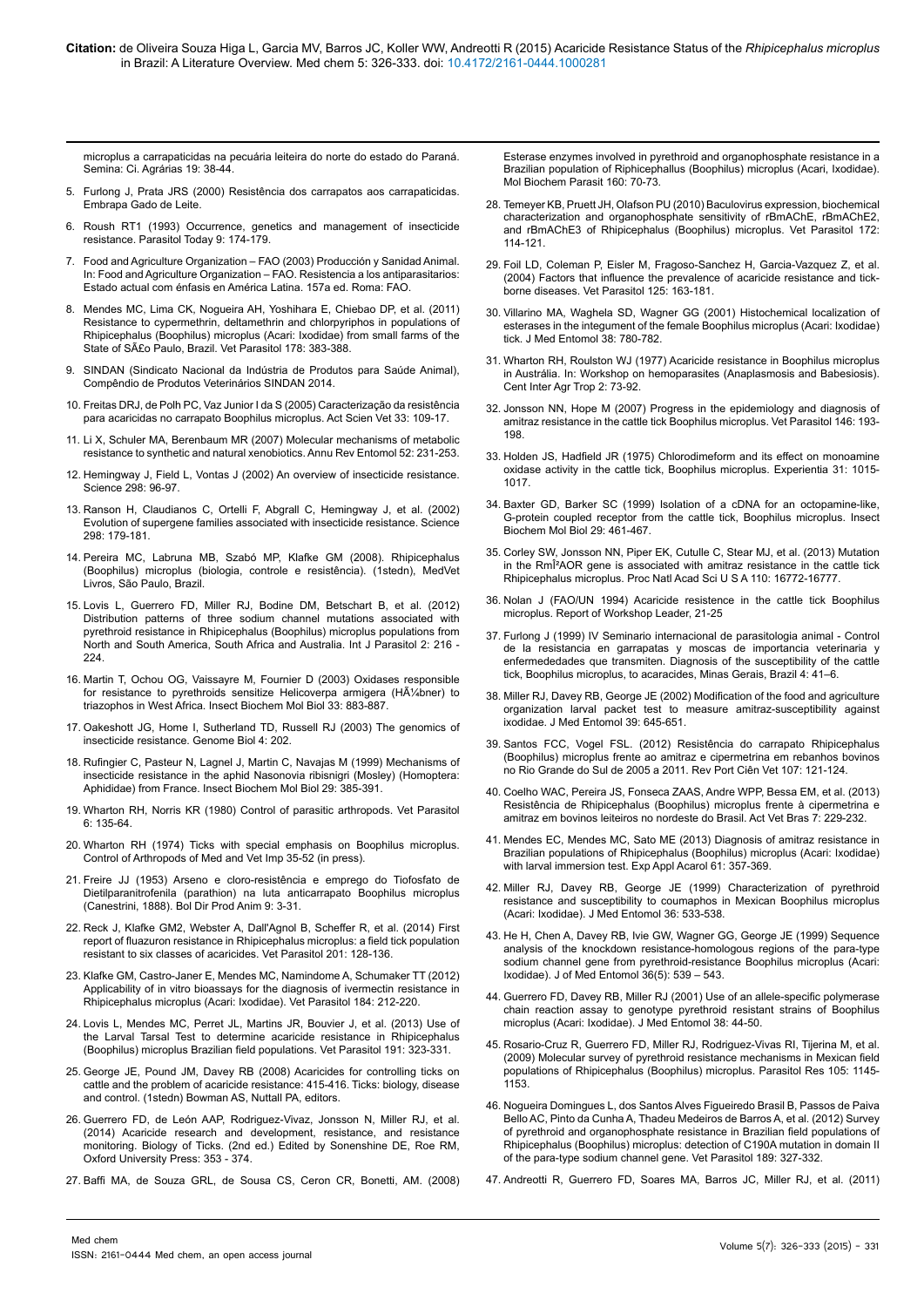[Acaricide resistance of Rhipicephalus \(Boophilus\) microplus in State of Mato](http://www.ncbi.nlm.nih.gov/pubmed/21722487) [Grosso do Sul, Brazil. Rev Bras Parasitol Vet 20: 127-133.](http://www.ncbi.nlm.nih.gov/pubmed/21722487)

- 48. [Guerrero FD, Lovis L, Martins JR \(2012\) Acaricide resistance mechanisms in](http://www.ncbi.nlm.nih.gov/pubmed/22534937) [Rhipicephalus \(Boophilus\) microplus. Rev Bras Parasitol Vet 21: 1-6.](http://www.ncbi.nlm.nih.gov/pubmed/22534937)
- 49. [Morgan JA, Corley SW, Jackson LA, Lew-Tabor AE, Moolhuijzen PM, et al.](http://www.ncbi.nlm.nih.gov/pubmed/19367831) [\(2009\) Identification of a mutation in the para-sodium channel gene of the](http://www.ncbi.nlm.nih.gov/pubmed/19367831) [cattle tick Rhipicephalus \(Boophilus\) microplus associated with resistance to](http://www.ncbi.nlm.nih.gov/pubmed/19367831) [synthetic pyrethroid acaricides. Int J Parasitol 39: 775-779.](http://www.ncbi.nlm.nih.gov/pubmed/19367831)
- 50. Jonsson NN, CutullA C, Corley SW, Seddon JM (2010) Identification of a [mutation in the para-sodium channel gene of the cattle tick Rhipicephalus](http://www.ncbi.nlm.nih.gov/pubmed/20708620) [microplus associated with resistance to flumethrin but not to cypermethrin. Int](http://www.ncbi.nlm.nih.gov/pubmed/20708620) [J Parasitol 40: 1659-1664.](http://www.ncbi.nlm.nih.gov/pubmed/20708620)
- 51. [Stone NE, Olafson PU, Davey RB, Buckmeier G, Bodine D, et al. \(2014\)](http://www.ncbi.nlm.nih.gov/pubmed/25266983) [Multiple mutations in the para-sodium channel gene are associated with](http://www.ncbi.nlm.nih.gov/pubmed/25266983) [pyrethroid resistance in Rhipicephalus microplus from the United States and](http://www.ncbi.nlm.nih.gov/pubmed/25266983) [Mexico. Parasit Vectors 7: 456.](http://www.ncbi.nlm.nih.gov/pubmed/25266983)
- 52. [Pereira MC, Lucas R \(1987\) Estudos in vitro da eficiência de carrapaticidas](http://www.revistas.usp.br/rfmvzusp/article/download/61584/64497) [linhagem de Boophilus microplus, proveniente de Jacarei, SP, Brasil. Rev](http://www.revistas.usp.br/rfmvzusp/article/download/61584/64497) [Facul Med Vet Zoot 24: 7-11.](http://www.revistas.usp.br/rfmvzusp/article/download/61584/64497)
- 53. Leite RC (1988) Boophilus microplus (Canestrini, 1887) susceptibilidade, uso atual e retrospectivo de carrapaticidas em propriedades das regiões fisiográficas da Baixada do Grande Rio e Rio de Janeiro: uma abordagem epidemiológica. PhD thesis. Rio de Janeiro: UFRRJ Universidade Federal Rural do Rio de Janeiro.
- 54. Flausino JRN, Gomes CCG, Grisi L (1995) Avaliação da resistência do carrapato Boophilus microplus ao amitraz e a piretróides, no município de Seropédica, Rio de Janeiro. Rev Bras Parasitol Vet 4 Suppl: 45.
- 55. Fernandes FF (2001) Efeitos toxicológicos e resistência a piretroides em Boophilus microplus de Goiás. Arq Bras Med Vet Zootec 53: 538-43.
- 56. [Li AY, Davey RB, Miller RJ, Guerrero FD, George JE \(2008\) Genetics and](http://www.ncbi.nlm.nih.gov/pubmed/18533436) [mechanisms of permethrin resistance in the Santa Luiza strain of Boophilus](http://www.ncbi.nlm.nih.gov/pubmed/18533436) [microplus \(Acari: Ixodidae\). J Med Entomol 45: 427-438.](http://www.ncbi.nlm.nih.gov/pubmed/18533436)
- 57. [Mendes MC, Duarte FC, Martins JR, Klafke GM, Fiorini LC, et al. \(2013\)](http://www.ncbi.nlm.nih.gov/pubmed/24142169) [Characterization of the pyrethroid resistance profile of Rhipicephalus](http://www.ncbi.nlm.nih.gov/pubmed/24142169) [\(Boophilus\) microplus populations from the states of Rio Grande do Sul and](http://www.ncbi.nlm.nih.gov/pubmed/24142169) [Mato Grosso do Sul, Brazil. Rev Bras Parasitol Vet 22: 379-384.](http://www.ncbi.nlm.nih.gov/pubmed/24142169)
- 58. [Gomes A, Koller WW, Barros ATM. \(2011\) Suscetibilidade de Rhipicephalus](http://www.scielo.br/scielo.php?pid=S0103-84782011000800024&script=sci_arttext&tlng=es) [\(Boophilus\) microplus a carrapaticidas em Mato Grosso do Sul, Brasil. Cien](http://www.scielo.br/scielo.php?pid=S0103-84782011000800024&script=sci_arttext&tlng=es) [Rural 41: 1447-1452.](http://www.scielo.br/scielo.php?pid=S0103-84782011000800024&script=sci_arttext&tlng=es)
- 59. Tanner PA, Meo NJ, Sparer D, Romano MN, Keister DM, et al. (1997) Advances in the treatment of heartworm, fleas and ticks. Can Pract 22: 40-47.
- 60. [Chandler GT, Cary TL, Volz DC, Walse SS, Ferry JL, et al. \(2004\) Fipronil](http://www.ncbi.nlm.nih.gov/pubmed/14768875) [effects on estuarine copepod \(Amphiascus tenuiremis\) development, fertility,](http://www.ncbi.nlm.nih.gov/pubmed/14768875) [and reproduction: a rapid life-cycle assay in 96-well microplate format. Environ](http://www.ncbi.nlm.nih.gov/pubmed/14768875) [Toxicol Chem 23: 117-124.](http://www.ncbi.nlm.nih.gov/pubmed/14768875)
- 61. [Rauh JJ, Lummis SC, Sattelle DB \(1990\) Pharmacological and biochemical](http://www.ncbi.nlm.nih.gov/pubmed/2168103) [properties of insect GABA receptors. Trends Pharmacol Sci 11: 325-329.](http://www.ncbi.nlm.nih.gov/pubmed/2168103)
- 62. [Castro-Janer EA \(2010\) Resistência de Rhipicephalus \(Boophilus\) microplus](http://www.teses.usp.br/teses/disponiveis/42/42135/tde-17012011-113819/pt-br.php) [Acari:Ixodidae\) a fipronil: padronização de bioensaios in vitro, detecção de](http://www.teses.usp.br/teses/disponiveis/42/42135/tde-17012011-113819/pt-br.php) [resistência em populações de campo e avaliação sobre resistência cruzada](http://www.teses.usp.br/teses/disponiveis/42/42135/tde-17012011-113819/pt-br.php) [com outras drogas. PhD thesis. Universidade de São Paulo, Instituto de](http://www.teses.usp.br/teses/disponiveis/42/42135/tde-17012011-113819/pt-br.php) [Ciências Biomédicas da Universidade de São Paulo.](http://www.teses.usp.br/teses/disponiveis/42/42135/tde-17012011-113819/pt-br.php)
- 63. [Souza AP, Paim F, Belllato V, Sartor AA, Moura AB, et al. \(2014\) Avaliação da](http://bases.bireme.br/cgi-bin/wxislind.exe/iah/online/?IsisScript=iah/iah.xis&src=google&base=LILACS&lang=p&nextAction=lnk&exprSearch=704006&indexSearch=ID) [eficácia do fipronil em Rhipicephalus \(Boophilus\) microplus em tratamentos](http://bases.bireme.br/cgi-bin/wxislind.exe/iah/online/?IsisScript=iah/iah.xis&src=google&base=LILACS&lang=p&nextAction=lnk&exprSearch=704006&indexSearch=ID) [consecutivos. Arq Bras Med Vet Zootec 66: 55-60.](http://bases.bireme.br/cgi-bin/wxislind.exe/iah/online/?IsisScript=iah/iah.xis&src=google&base=LILACS&lang=p&nextAction=lnk&exprSearch=704006&indexSearch=ID)
- 64. [Furlong J, Prata MCA, Martins JR. \(2007\) O carrapato dos bovinos e a](http://cpamt.sede.embrapa.br/biblioteca/material-de-curso/modulo-3/Artigo A Hora Veterinaria Set 07.pdf) [resistência: temos o que comemorar? A Hora Vet 159: 26-32.](http://cpamt.sede.embrapa.br/biblioteca/material-de-curso/modulo-3/Artigo A Hora Veterinaria Set 07.pdf)
- 65. [Martin RJ, Buxton SK, Neveu C, Charvet CL, Robertson AP \(2012\) Emodepside](http://www.ncbi.nlm.nih.gov/pubmed/21910990) [and SL0-1 potassium channels: a review. Exp Parasitol 132: 40-46.](http://www.ncbi.nlm.nih.gov/pubmed/21910990)
- 66. [Bloomquist JR1 \(1993\) Toxicology, mode of action and target site-mediated](http://www.ncbi.nlm.nih.gov/pubmed/7904908) [resistance to insecticides acting on chloride channels. Comp Biochem Physiol](http://www.ncbi.nlm.nih.gov/pubmed/7904908) [C 106: 301-314.](http://www.ncbi.nlm.nih.gov/pubmed/7904908)
- 67. [Martins JR, Furlong J \(2001\) Avermectin resistance of the cattle tick Boophilus](http://www.ncbi.nlm.nih.gov/pubmed/11488352) [microplus in Brazil. Vet Rec 149: 64.](http://www.ncbi.nlm.nih.gov/pubmed/11488352)
- 68. [Klafke GM, Sabatini GA, de Albuquerque TA, Martins JR, Kemp DH, et al.](http://www.ncbi.nlm.nih.gov/pubmed/16904265) [\(2006\) Larval immersion tests with ivermectin in populations of the cattle tick](http://www.ncbi.nlm.nih.gov/pubmed/16904265)

[Rhipicephalus \(Boophilus\) microplus \(Acari: Ixodidae\) from State of Sao Paulo,](http://www.ncbi.nlm.nih.gov/pubmed/16904265)  [Brazil. Vet Parasitol 142: 386-390.](http://www.ncbi.nlm.nih.gov/pubmed/16904265)

- 69. Klafke GM. (2011) Diagnóstico e mecanismos da resistência a ivermectina em Rhipicephalus (Boophilus) microplus (Acari: Ixodidae). PhD thesis. Universidade de São Paulo, Instituto de Ciências Biomédicas.
- 70. Kemp DH, Dunster S, Binnington KC, Bird PE, Nolan J (1990) Mode of action of CGA 157419 on the cattle tick Boophilus microplus. Bull Soc Fr Parasitol 8: 100-48.
- 71. Cruz BC, Teixeira WF, Maciel WG, Felippelli G, FÂjvero FC, et al. (2014) Effects of fluazuron  $(2.5 \text{ mg/kg})$  and a combination of fluazuron  $(3.0 \text{ mg/kg})$ kg) + abamectin (0.5 [mg/kg\) on the reproductive parameters of a field population](http://www.ncbi.nlm.nih.gov/pubmed/24837997)  [of Rhipicephalus \(Boophilus\) microplus on experimentally infested cattle. Res](http://www.ncbi.nlm.nih.gov/pubmed/24837997)  [Vet Sci 97: 80-84.](http://www.ncbi.nlm.nih.gov/pubmed/24837997)
- 72. [Salgado VL \(1998\) Studies on the Mode of action of Spinosad: Insects](http://www.sciencedirect.com/science/article/pii/S004835759892332X)  [Symptoms and Physiological Correlates. Pest Biochem Phy 60: 91-102.](http://www.sciencedirect.com/science/article/pii/S004835759892332X)
- 73. [Jonsson NN, Miller RJ, Kemp DH, Knowles A, Ardila AE, et al. \(2010\) Rotation](http://www.ncbi.nlm.nih.gov/pubmed/20079571)  [of treatments between spinosad and amitraz for the control of Rhipicephalus](http://www.ncbi.nlm.nih.gov/pubmed/20079571)  [\(Boophilus\) microplus populations with amitraz resistance. Vet Parasitol 169:](http://www.ncbi.nlm.nih.gov/pubmed/20079571)  [157-164.](http://www.ncbi.nlm.nih.gov/pubmed/20079571)
- 74. [Cetin H, Cilek JE, Oz E, Aydin L, Deveci O, et al. \(2009\) Comparative efficacy](http://www.ncbi.nlm.nih.gov/pubmed/19446398)  [of spinosad with conventional acaricides against hard and soft tick populations](http://www.ncbi.nlm.nih.gov/pubmed/19446398)  [from Antalya, Turkey. Vet Parasitol 163: 101-104.](http://www.ncbi.nlm.nih.gov/pubmed/19446398)
- 75. [Miller RJ, White WH, Davey RB, George JE, De Leon AP \(2011\) Efficacy](http://jme.oxfordjournals.org/content/48/2/358.abstract)  [of Spinosad Against Acaricide Resistant and Susceptible Rhipicephalus](http://jme.oxfordjournals.org/content/48/2/358.abstract)  [\(Boophilus\) microplus and Acaricide Susceptible Amblyomma americanum and](http://jme.oxfordjournals.org/content/48/2/358.abstract)  [Dermacentor variabilis. J Med Entomol 48: 358-365.](http://jme.oxfordjournals.org/content/48/2/358.abstract)
- 76. [Brito LG, Barbieri FS, Rocha RB, Oliveira MC, Ribeiro ES \(2011\) Evaluation](http://www.ncbi.nlm.nih.gov/pubmed/21547224)  [of the Efficacy of Acaricides Used to Control the Cattle Tick, Rhipicephalus](http://www.ncbi.nlm.nih.gov/pubmed/21547224)  [microplus, in Dairy Herds Raised in the Brazilian Southwestern Amazon. Vet](http://www.ncbi.nlm.nih.gov/pubmed/21547224)  [Med Int 2011: 806093.](http://www.ncbi.nlm.nih.gov/pubmed/21547224)
- 77. Camillo G, Vogell FF, Sangionil LA, Cadore GC (2009) Ferrari R. Eficiência in vitro de acaricidas sobre carrapatos de bovinos no Estado do Rio Grande do Sul, Brasil. Cien Rural 39: 490-95.
- 78. [Campos Júnior DA, Oliveira PR \(2005\) Avaliação in vitro da eficácia de](http://bases.bireme.br/cgi-bin/wxislind.exe/iah/online/?IsisScript=iah/iah.xis&src=google&base=LILACS&lang=p&nextAction=lnk&exprSearch=417680&indexSearch=ID)  [acaricidas sobre Boophilus microplus \(Canestrini, 1887\) \(Acari: Ixodidae\) de](http://bases.bireme.br/cgi-bin/wxislind.exe/iah/online/?IsisScript=iah/iah.xis&src=google&base=LILACS&lang=p&nextAction=lnk&exprSearch=417680&indexSearch=ID)  [bovinos no município de Ilhéus, Bahia, Brasil. Cien Rural 35: 1386-92.](http://bases.bireme.br/cgi-bin/wxislind.exe/iah/online/?IsisScript=iah/iah.xis&src=google&base=LILACS&lang=p&nextAction=lnk&exprSearch=417680&indexSearch=ID)
- 79. [Farias NA, Ruas JL, Santos TRB \(2008\) Análise da eficácia de acaricidas](http://www.scielo.br/pdf/cr/v38n6/a32v38n6.pdf)  [sobre o carrapato Boophilus microplus, durante a última década, na região sul](http://www.scielo.br/pdf/cr/v38n6/a32v38n6.pdf)  [do Rio Grande do Sul. Cien Rural 38: 1700-1704.](http://www.scielo.br/pdf/cr/v38n6/a32v38n6.pdf)
- 80. [Koller WW, Gomes A, Barros ATM \(2009\) Diagnóstico da resistência do](http://www.infoteca.cnptia.embrapa.br/bitstream/doc/327201/1/BP25.pdf)  [carrapato-do-boi a carrapaticidas em Mato Grosso do Sul. Embrapa Gado de](http://www.infoteca.cnptia.embrapa.br/bitstream/doc/327201/1/BP25.pdf)  [Corte. ISSN 1983-9715](http://www.infoteca.cnptia.embrapa.br/bitstream/doc/327201/1/BP25.pdf)
- 81. Laranja RS, Martins JR, Cereser VH, Corrêa BL, Ferraz C (1989) Seminário Brasileiro De Parasitologia Veterinária 6 - 1989. Identificação de uma estirpe de Boophilus microplus resistente a carrapaticidas piretróides, no Estado do Rio Grande do Sul, Bagé.
- 82. [Lopes WD, Cruz BC2, Teixeira WF2, Felippelli G2, Maciel WG2, et al. \(2014\)](http://www.ncbi.nlm.nih.gov/pubmed/24853051)  [Efficacy of fipronil \(1.0 mg/kg\) against Rhipicephalus \(Boophilus\) microplus](http://www.ncbi.nlm.nih.gov/pubmed/24853051)  [strains resistant to ivermectin \(0.63 mg/kg\). Prev Vet Med 115: 88-93.](http://www.ncbi.nlm.nih.gov/pubmed/24853051)
- 83. [Machado FA, Pivoto FL2, Ferreira MS, Gregorio Fde V3, Vogel FS, et al. \(2014\)](http://www.ncbi.nlm.nih.gov/pubmed/25271453)  [Rhipicephalus \(Boophilus\) microplus in the western-central region of Rio](http://www.ncbi.nlm.nih.gov/pubmed/25271453)  [Grande do Sul, Brazil: multiresistant tick. Rev Bras Parasitol Vet 23: 337-342.](http://www.ncbi.nlm.nih.gov/pubmed/25271453)
- 84. Martins JR (1995) A situation report on resistance to acaricides by the cattle tick Boophilus microplus in the state of Rio Grande do Sul, Southern Brazil. Seminário Internacional De Parasitologia Animal Acapulco, México. In:. INIFAP.
- 85. Martins JR, Correa BL, Maia JZ (1992) Resistência de carrapatos a carrapaticida Piretroide no Rio Grande do Sul, Gramado, Rio Grande do Sul: p. 46. Congresso Estadual de Medicina Veterinária, 11.
- 86. [Mendes MC, Silva MX, Bracco JE. \(2001\) Teste bioquímico para determinar a](http://www.ufrrj.br/rbpv/1022001/c10261_65.pdf)  [resistência de duas cepas do carrapato Boophilus microplus \(Canestrini, 1887\)](http://www.ufrrj.br/rbpv/1022001/c10261_65.pdf)  [Biochemical test to determine the resistance of two strains of the tick Boophilus](http://www.ufrrj.br/rbpv/1022001/c10261_65.pdf)  [microplus \(Canestrini, 1887\). Rev Bra de Parasitol Vet 10: 61-65.](http://www.ufrrj.br/rbpv/1022001/c10261_65.pdf)
- 87. [Pereira JR1 \(2006\) \[In Vitro efficacy of comercial formulations of ixocidides in](http://www.ncbi.nlm.nih.gov/pubmed/16834895)  [engorged female of Boophilus microplus collected of dairy cattle at ParaÃba](http://www.ncbi.nlm.nih.gov/pubmed/16834895)  [Valey in the state of São Paulo\]. Rev Bras Parasitol Vet 15: 45-48.](http://www.ncbi.nlm.nih.gov/pubmed/16834895)
- 88. [Raynal JT, Silva AA, Sousa Tde J, Bahiense TC, Meyer R, et al. \(2013\)](http://www.ncbi.nlm.nih.gov/pubmed/23538503)